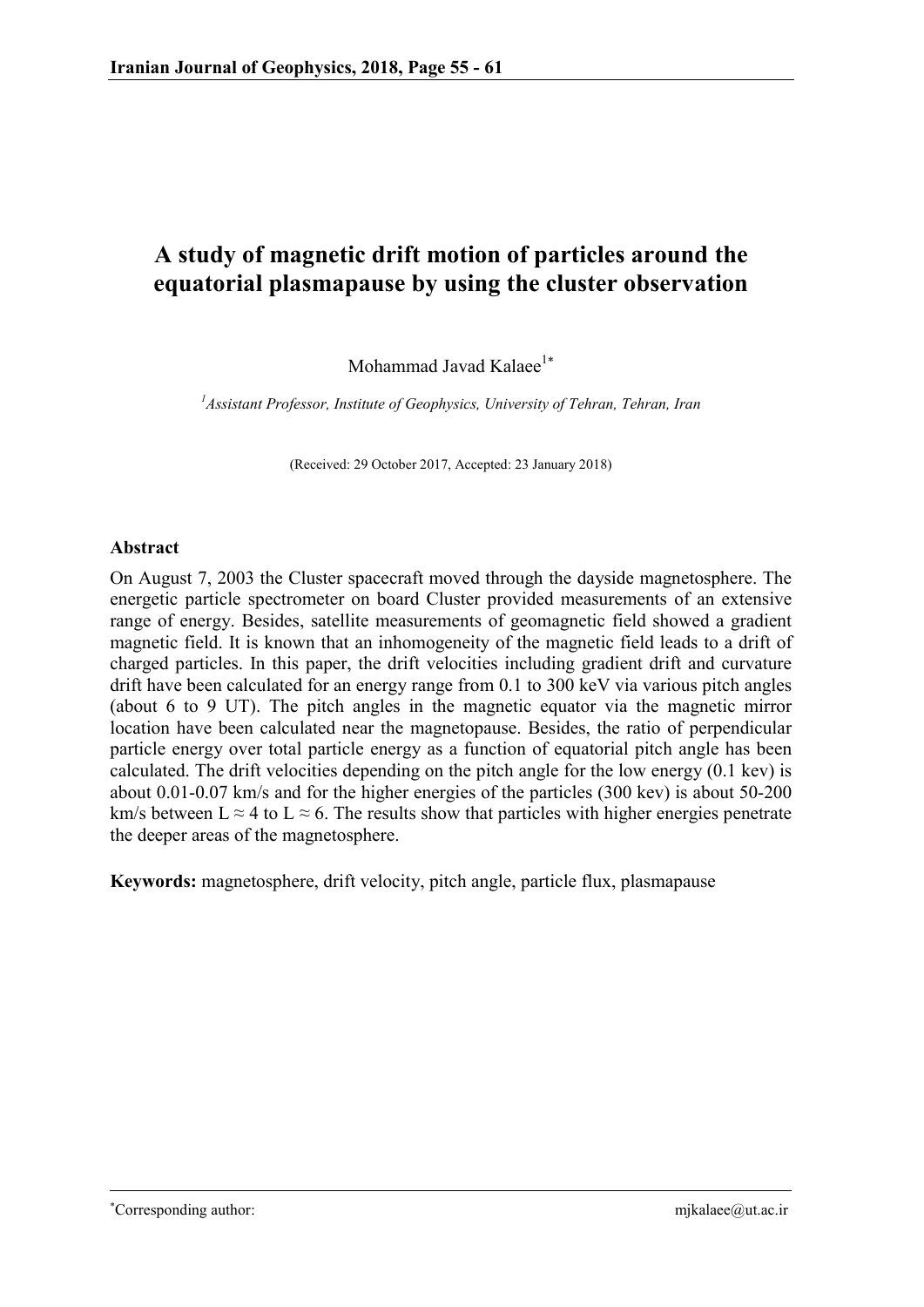# **1 Introduction**

On August 7, 2003, the Cluster spacecraft moved through the dayside magnetosphere. Darrouzet et al. (2006) analyzed the plasmasphere pass on August 7, 2003, at 14:00 LT and between  $-30^{\circ}$  and  $+30^{\circ}$  of magnetic latitude  $-30^{\circ}$  and  $+30^{\circ}$  of magnetic latitude<br>MLAT. Figure 1 illustrates an example of frequency-time spectrogram on August 7, frequency-time spectrogram on August 7,<br>2003, by Cluster spacecraft. They analyzed a plasmasphere pass by Cluster to study the overall geometry of the plasmaspheric density structure, using gradient computation techniques. Kalaee and Katoh (2016) studied the effect of the angle between the magnetic field and the gradient density in detail on the radio window Moreover satellite measurements of the geomagnetic field show a gradient magnetic field.

It is known that an inhomogeneity of the magnetic field leads to a drift of charged particles. The gradient drift velocity is proportional to the perpendicular gyratory energy of the particle and also when the field lines are curved, a curvature drift appears. Vogiatzis et al. (2006) showed that the electrons with pitch angle around 90 degrees (subjected mainly to curvature drift) observed by Cluster are produced in a remote location duskward of the satellite location, due to the longitudinal and tail ward expansion of a current disruption region.

On the other hand, the RAPID spectrometer (Research with Adaptive Particle Imaging Detectors), is an

advanced particle detector for the analysis of super distributions in the energy range from distributions in the energy range from<br>20–400 keV for electrons, 30 keV–1500 keV for hydrogen (Wilken et al. 1997, 2001; Korth et al. 1997). Korth et al. (1997) showed that on the dayside magnetopause, the effect of density gradients is less obvious and the particle flux appears to be eroded by the growing size of the loss cones. Apatenkov et al. (2009) considered the injections of energetic electrons with a dispersion over energies, which were observed during substorm by the Cluster satellites near the midnight meridian. They determined the radial propagation of the injection front energetic electrons with a dispersion over<br>energies, which were observed during<br>substorm by the Cluster satellites near the<br>midnight meridian. They determined the<br>radial propagation of the injection front<br>with a velocity o distance of 7-9 *Rg*. Journal of Geophysics, 2018<br>le detector for the<br>uper thermal plasma magnetopause, the effect of density<br>gradients is less obvious and the particle<br>flux appears to be eroded by the growing<br>size of the loss cones. Apatenkov et al.<br>(2009) considered the injections of

Vogiatzis et al. (2006) showed that the perpendicular-peaked electron enhancements (electrons with pitch angle around 90 degrees, subjected mainly to curvature drift) observed by Cluster are produced in a remote location duskward of the satellite location, due to the longitudinal and tail ward expansion of a current disruption region.

The current study is based on the observational data obtained around the plasmapause region via the Cluster satellites. It is known that the velocity of drift motion is an important characteristic since the charge particle flux can be estimated from the drift velocity and the density. Details concerning the data analysis are given by Engwall et al (2009) and André et al. (2015). perpendicular-peaked electron<br>enhancements (electrons with pitch angle<br>around 90 degrees, subjected mainly to<br>curvature drift) observed by Cluster are<br>produced in a remote location duskward<br>of the satellite location, due t



Figure 1. An example of frequency-time spectrogram on August 7, 2003, by Cluster spacecraft (Darrouzet et al., 2006).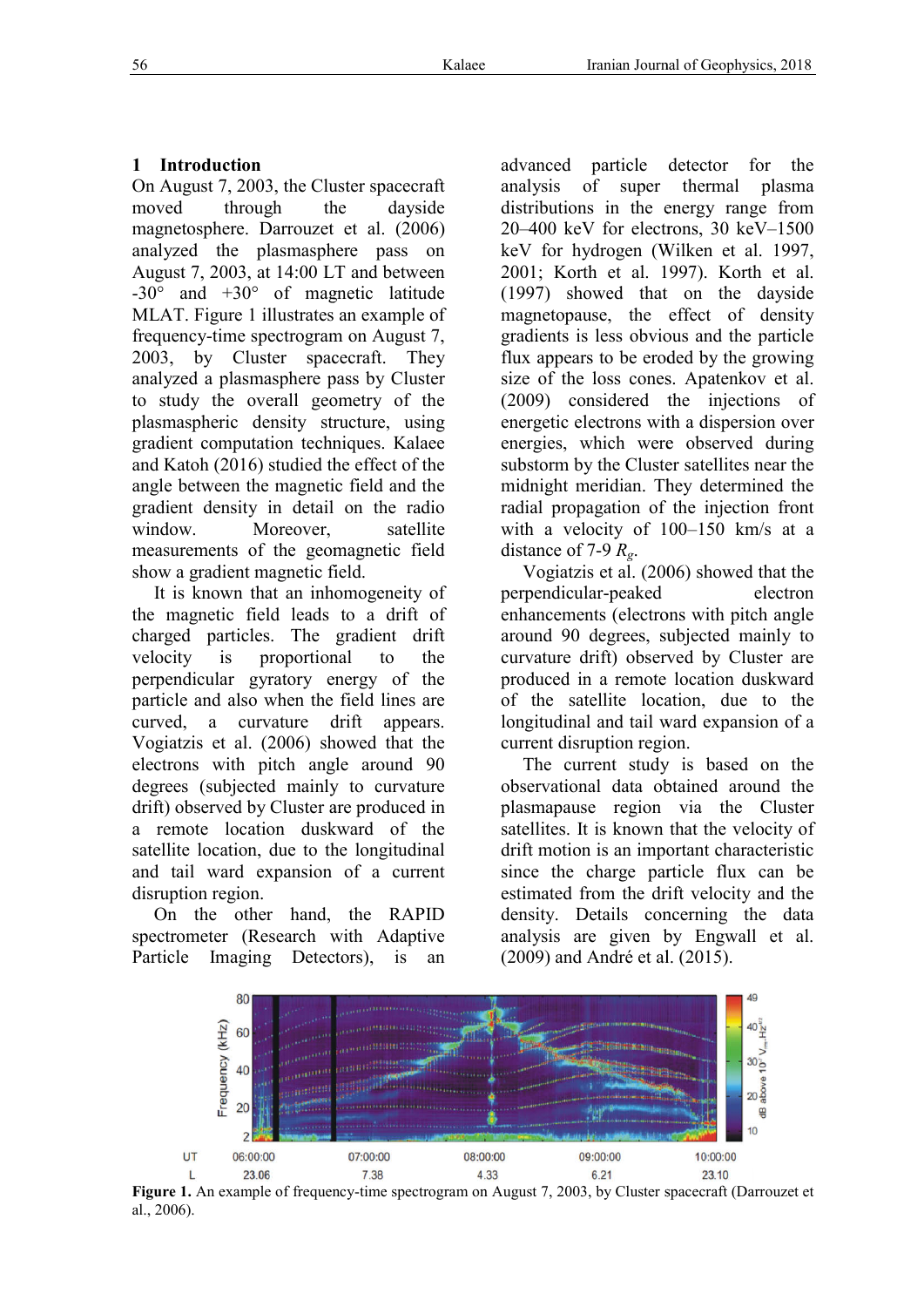In this work, it is considered that the magnetic field strength, the gradient magnetic field and a wide range of particle energies from 0.1 to 300 keV. Further, the pitch angles in the magnetic equator via the magnetic mirror location have been calculated near the magnetopause. Besides, the ratio of perpendicular particle energy over total particle energy as a function of equatorial pitch angle has been calculated.



**Figure 2.** Sketch of the magnetosphere with the Cluster orbit. Image adapted from the ESA.

### 2 Dataset and Observations

The Cluster satellite system includes four spacecrafts with a polar elliptical orbit. Figure 2 shows a sketch of the magnetosphere with the Cluster orbit. The passage of the four Cluster spacecraft is considered through the inner magnetosphere on August 7, 2003, from 06:00–9:00 UT when the Cluster satellites were in the dayside magnetosphere close to perigee (4RE) (4RE). A subinterval of this passage has been studied earlier by Darrouzet et al. (2006) and De Keyser et al. (2007) (2007). They focused on the gradients of the magnetic field strength |B| and of the electron density. Figure 3 shows a projection of density. Figure 3 shows a projection of<br>the Cluster orbit onto the XZ GSE plane on August 7, 2003. The satellites cross the inner magnetosphere from the south to the north. igure 2 shows a sketch of the<br>hagnetosphere with the Cluster orbit.<br>he passage of the four Cluster<br>pacecraft is considered through the inner<br>hagnetosphere on August 7, 2003, from



**Figure 3.** Projection of the Cluster orbit onto the XZ GSE plane.

#### **3 Discussion and results**

In this paper, the energetic electron behavior in the low latitude magnetospheric region has been considered. A consideration of the plasmasphere crossing on August 7 2003, between 07:00 and 09:00 UT, at 2003, between 07:00 and 09:00 UT, at 14:00 LT and between 30 and +30 of MLAT has been analyzed by Darrouzet et al.  $(2006)$ . Figure 4 shows the magnetic field strength (black curve) and magnetic field strength (black curve) and<br>the angle between the magnetic field and the gradient magnetic field (red curve) as a function of time on August 7 7, 2003, at the magnetic equator  $\theta = 90^{\circ}$  with a magnetic field strength about 332 nT. Figure 4 shows that  $|B|$  reaches a local minimum around perigee, at a geocentric distance of about 4.53RE. The perigee is around 08:05 UT. The variation of the magnetic field strength along the field lines is faster, except for closeness to the magnetic equator. Figure 3. Projection of the Cluster orbit onto the<br>XZ GSE plane.<br>3 **Discussion and results**<br>In this paper, the energetic electron<br>behavior in the low latitude<br>magnetospheric region has been<br>considered. A consideration of t minimum around perigee, at a geocentric<br>distance of about 4.53RE. The perigee is<br>around 08:05 UT. The variation of the<br>magnetic field strength along the field<br>lines is faster, except for closeness to the<br>magnetic equator.<br>

Spacecraft detectors cover the energy range from several eV to hundreds of keV. The energetic particle spectrometer on board Cluster provided measurements of an extensive range of energy. range of particle energies from 0.1 to 300 keV are considered. It is known that the total magnetic drift velocity (sum of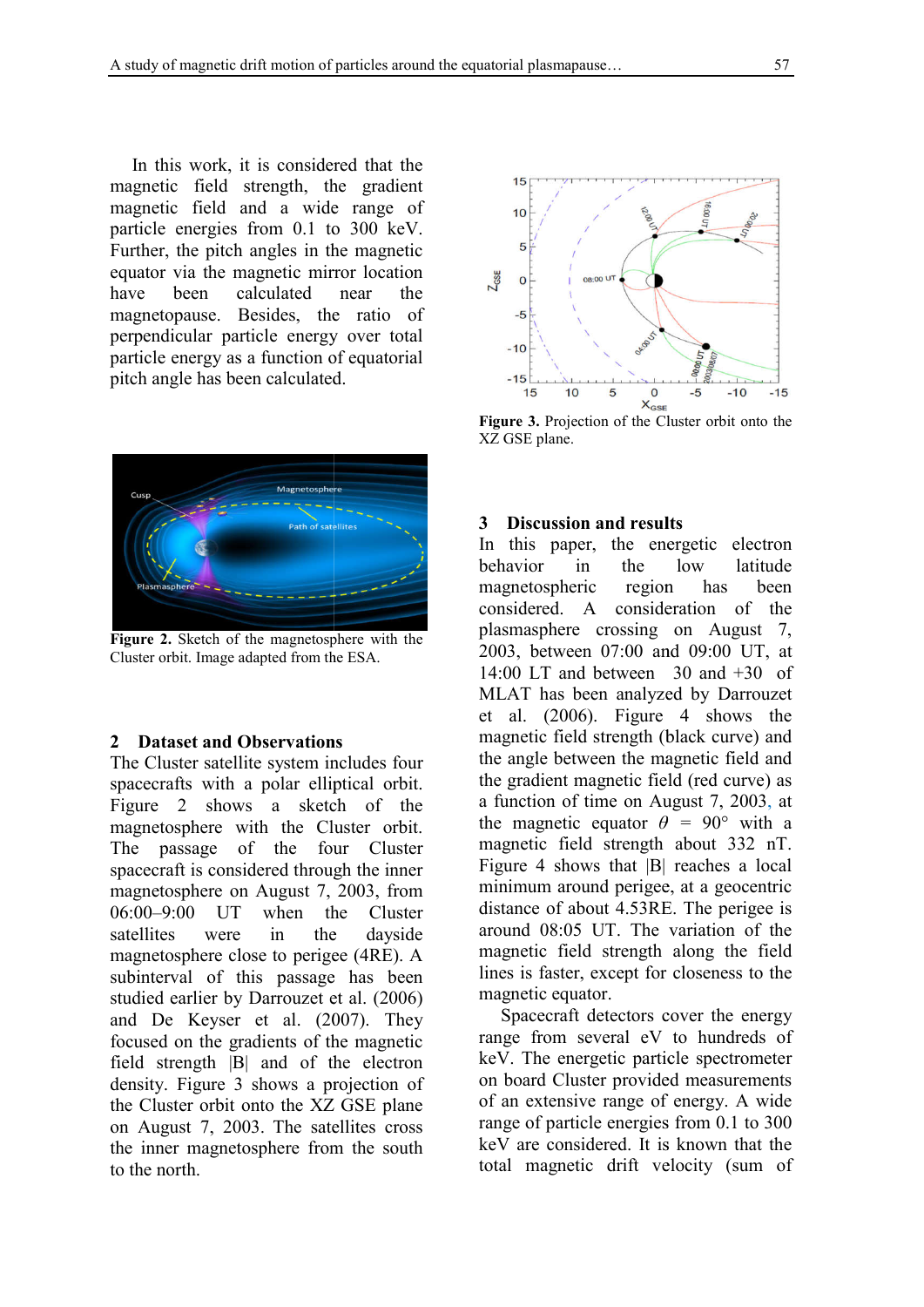gradient and curvature drifts) (Baunmjohann and Treumann, 2012) in the Earth's inner magnetosphere is:

$$
\mathbf{v}_{drift} = \mathbf{v}_R + \mathbf{v}_\nabla = (v_\square^2 + \frac{1}{2}v_\perp^2)\frac{\mathbf{B} \times \nabla B}{\omega_c \mathbf{B}^2},\qquad(1)
$$

where  $\omega_c$  is the cyclotron frequency,  $v_{\perp}$ and  $v_{\text{I}}$  are the transverse and the fieldaligned components of the particle velocity, **B** and  $\nabla B$  are the magnetic field and the magnetic field gradient respectively.

The drift velocity of particles with energies: 0.1, 1, 10, 20, 30, 50, 100 and 300 keV are calculated for different pitch angles from 0 to 90 degrees. The pitch angle, α of a charged particle in the magnetosphere is defined as:

$$
\alpha = \tan^{-1}\left(\frac{v_{\text{r}}}{v_{\text{r}}}\right). \tag{2}
$$

Figures 5 and 6 show the drift velocities as a function of time, between 06:00 to 09:00 UT. The bottom scale gives the L-shell position of the center of the Cluster.



**Figure 4.** The magnetic field strength (black curve) and the angle between the magnetic field and the gradient magnetic field (red curve) as a function of time. The bottom scale gives the L-shell position of the center of the Cluster.

The gradient drift velocity is proportional to the perpendicular gyratory energy of particle energetic particles drift faster since they have a larger gyroradius and experience more inhomogeneity of the field field. The

curvature drift velocity is proportional to the parallel particle energy and perpendicular to the magnetic field and its curvature. Figures 5 and 6 show the drift velocities take their maximum values in the magnetic equator (L  $\approx$  4.5). The drift velocities depending on the pitch angle for the low energy (0.1 kev) is The drift velocities depending on the pitch angle for the low energy (0.1 kev) is about 0.01–0.07 km/s and for the higher energies of the particles  $(300 \text{ keV})$  is about 50–200 km/s between  $L \approx 4$  to  $L \approx 6$ . Results for the drift velocities (the minimum and the maximum value) of particle energies in the near magnetic equator are listed in Table 1. Iranian Journal of Geophysics, velocity is proportions<br>the parallel particle energy<br>perpendicular to the magnetic field<br>its curvature. Figures 5 and 6 show<br>drift velocities take their maxin and the maximum value) of ergies in the near magnetic listed in Table 1.

**Table 1.** The minimum and the maximum values (depending on the pitch angle) of drift velocities via the energy of the particle. he minimum and the<br>
(; on the pitch angle)<br>
rgy of the particle.

| Energy of particle (keV) | Drift velocity (km/s) |
|--------------------------|-----------------------|
| 0.1                      | $0.03 - 0.07$         |
| 1.0                      | $0.3 - 0.7$           |
| 10                       | $3.2 - 7.0$           |
| 20                       | $6.0 - 14$            |
| 30                       | $10 - 20$             |
| 50                       | 15-35                 |
| 100                      | $30 - 70$             |
| 300                      | 100-200               |

The motion of trapped particles in the plasmasphere is a combination of gyro motion, bounce motion, and gradient and curvature drifts. The bounce motion is determined by the mirror points and the equatorial pitch angle. Incidentally, not all particles participate in the bounce motion. Particles with a mirror point below about 100 km heights will be absorbed in the atmosphere through collisions with the neutral atmosphere. tion of trapped particles in the<br>ere is a combination of gyro<br>unce motion, and gradient and<br>drifts. The bounce motion is<br>by the mirror points and the<br>pitch angle. Incidentally, not<br>es participate in the bounce<br>articles wit

In the next step, the magnetic mirror, the latitude of the magnetic mirror and collisions with the neutral atmosphere.<br>In the next step, the magnetic mirror,<br>the latitude of the magnetic mirror and<br>the equatorial pitch angle,  $\alpha_{equ}$  are considered. L  $\approx$  4.54 approximation is considered at the plasmapause. The mirror magnetic field and its location on the meridian related to L  $\approx$  4.54 are calculated. The mirror points correspond to  $v_{\text{I}} = 0$ . The equation of the equatorial pitch angle, *αequ* related to the mirror latitude of the particle is: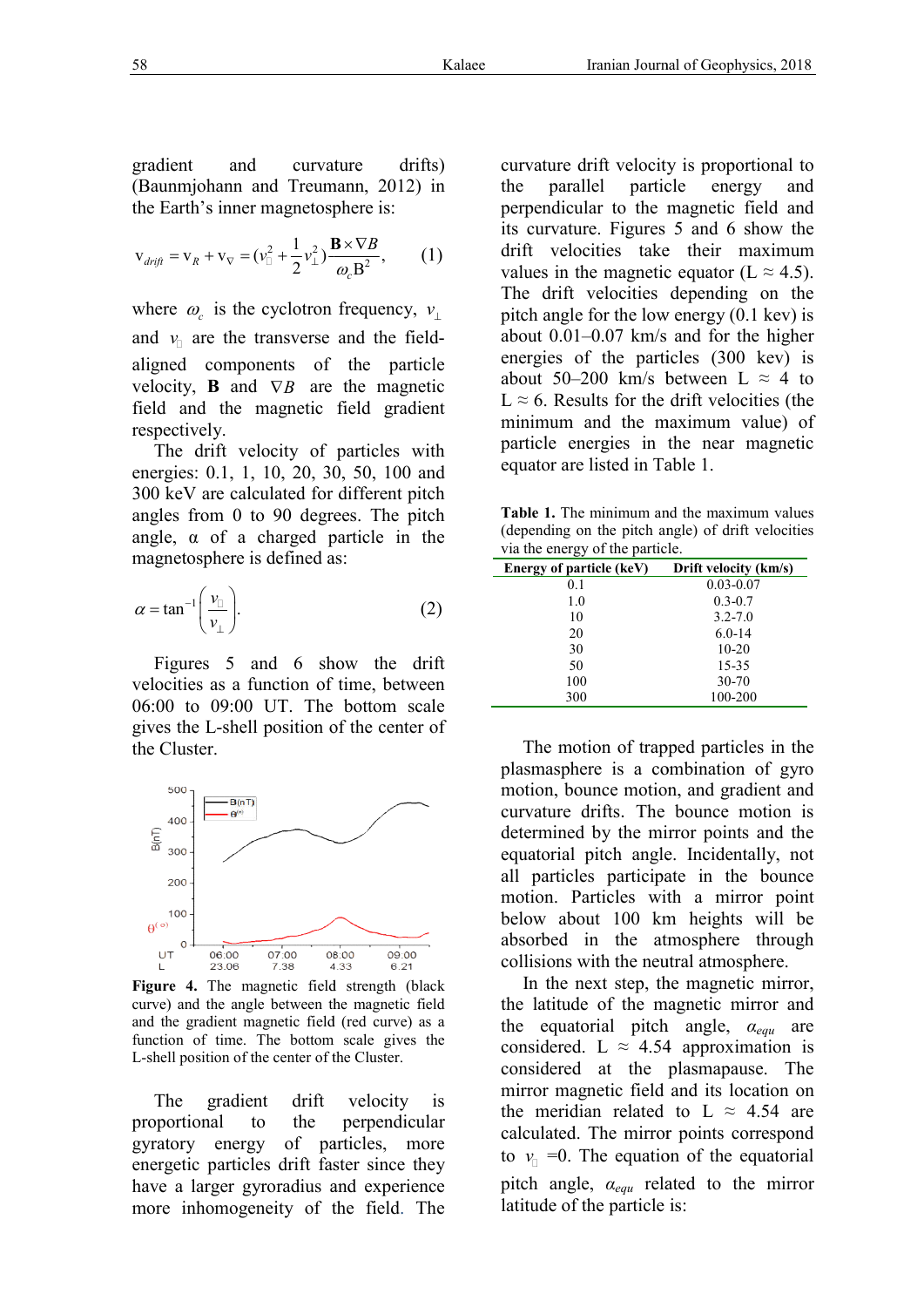

**Figure 5.** The drift velocity (including the gradient drift and the curvature drift) for different particle energies and with the different pitch angles ( *α°*). The bottom scale gives the L-shell position of the center of the Cluster.



Figure 6. The same as Figure 5 but for a higher range of particle energies.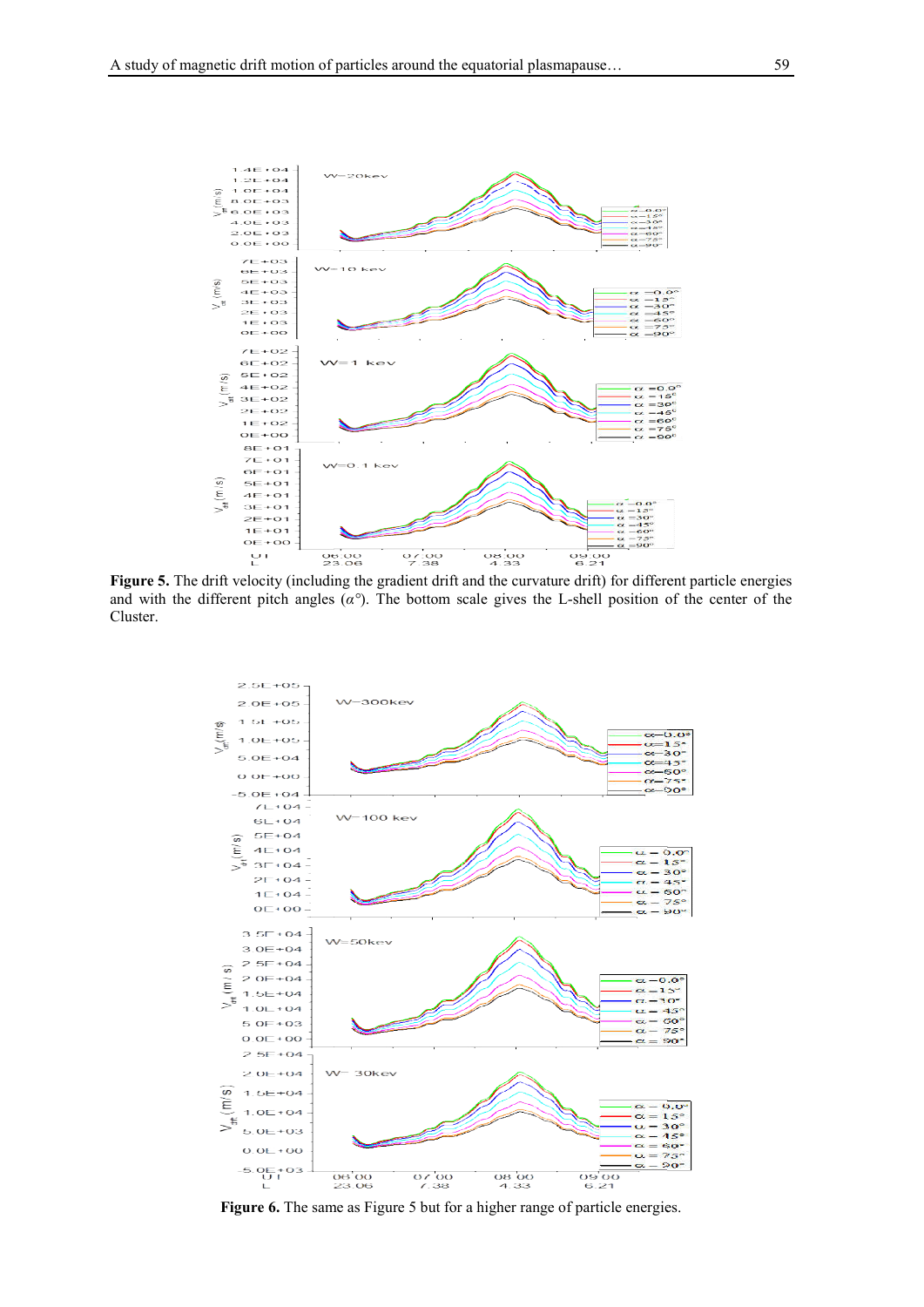$$
\sin^2 \alpha_{equ} = \frac{\mathbf{B}_{equ}}{\mathbf{B}_m} = \frac{\cos^6 \theta_m}{\left(1 + 3 \sin^2 \theta_m\right)^{1/2}},\tag{3}
$$

where  $B_{equ}$ ,  $B_m$  and  $\theta_m$  are the equatorial magnetic field strength, the mirror magnetic field strength and the latitude of the mirror point, respectively.

The mirror magnetic field strength as a function of the latitude of the mirror point on the meridian related to  $L \approx 4.54$  is shown in Figure 7. As expected, the magnetic field strength increases with the increase in the latitude of mirror point. At the latitude of  $\approx 60^{\circ}$ , a dipole field line of given L  $\approx$  4.54 intersects the Earth's surface. In Figure 8, the pitch angle equator as a function of the magnetic mirror point latitude is shown. The equatorial pitch angle depends on the latitude where a particle is reflected . The latitude of mirror point decreases with the increase of the equatorial pitch angle. With increasing equatorial pitch angles, the mirror points move to more equatorial latitudes and the particles mirror close to the equatorial plane. Figure 9 shows the ratio of the perpendicular energy particle and energy particle as a function of a) the pitch angle equator, and b) the latitude of the mirror point. Particles with small equatorial pitch angles have large parallel

velocities, and their mirror points are at high latitudes.



**Figure 7.** The mirror magnetic field strength as a function of the latitude of the mirror point.



**Figure 8.** The pitch angle equator as a function of the magnetic mirror point latitude.



**Figure 9.** The ratio of the perpendicular energy particle and energy particle as a function of a) the pitch angle equatorial, and b) the latitude of the mirror point.